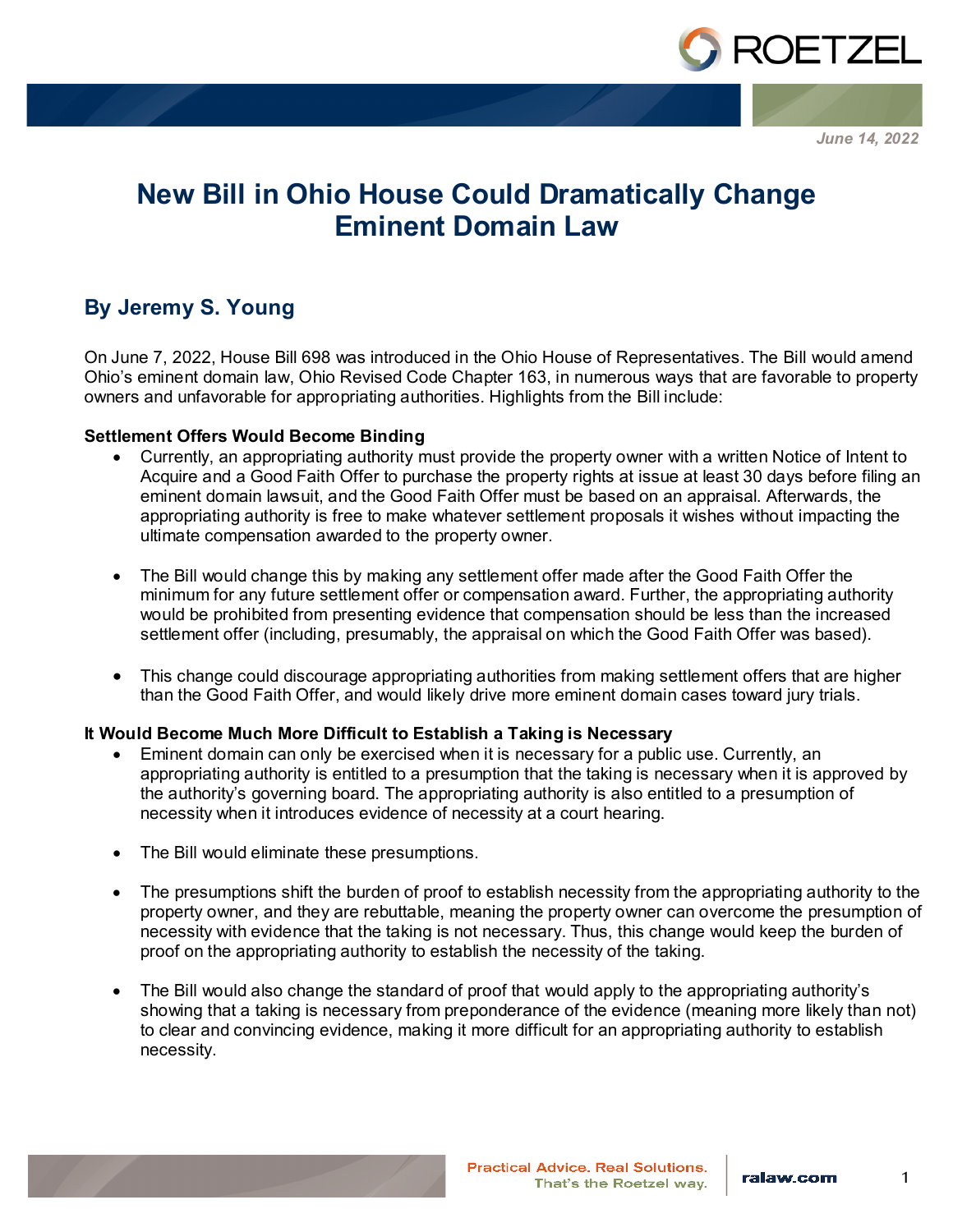

- Current law also provides for a presumption of necessity in favor of a public utility or common carrier where the taking is approved by a regulatory authority. This presumption is irrebuttable, meaning it cannot be overcome by the property owner.
- The Bill would narrow this presumption by requiring that every interest sought in the applicable easement would have to be specifically approved by the regulatory authority for the presumption to apply.
- This change would effectively eliminate the irrebuttable presumption because regulatory agencies do not approve individual easement terms, and under current law they likely lack jurisdiction to do so.

### **Property Owners Would Recover Their Legal Fees More Often**

- Following what is known as the "American Rule," parties in eminent domain cases are typically required to pay their own legal fees and costs. There are exceptions, including when a property owner obtains a total victory on a necessity challenge, resulting in the dismissal of an eminent domain lawsuit.
- The Bill would change this in certain circumstances, including by awarding legal expenses to a property owner if the court finds even partly in its favor on the issue of necessity. The Bill would also change existing law by awarding a property owner its legal expenses incurred in defending an appeal by an appropriating authority if the underlying judgment is affirmed in whole or in part.
- These changes would make it potentially more affordable for property owners to vigorously defend eminent domain lawsuits and would likely increase the amount of litigation and reduce settlements.

#### **Time Limits in Eminent Domain Cases Would be Relaxed**

- Ohio law requires that eminent domain matters be advanced as a matter of immediate public interest and concern and heard by the court at the earliest practicable moment. In that vein, Chapter 163 provides that hearings in eminent domain cases must occur within very short periods of time.
- The Bill would substantially relax these time periods.
- This change would work to property owners' advantage, since it would give them more time to develop favorable evidence on the issues of necessity for the taking and the amount of just compensation.
- Additionally, this change could delay infrastructure projects where the appropriating authority does not have "quick take" rights. Quick take—where the appropriating authority deposits with the court the appraised value of the property rights being taken, and can then immediately take possession and begin work—is typically only available for roadway projects, so any other projects would be impacted.

### **It Would be Easier for a Property Owner to Recover for an Uncompensated Taking**

• Under current Ohio law, if private property is taken for a public use without the payment of just compensation, the property owner must seek a writ of mandamus to require the appropriating authority to initiate an eminent domain lawsuit for the purpose of paying compensation. Under that procedure, the property owner has the burden to show that a taking has occurred by clear and convincing evidence.